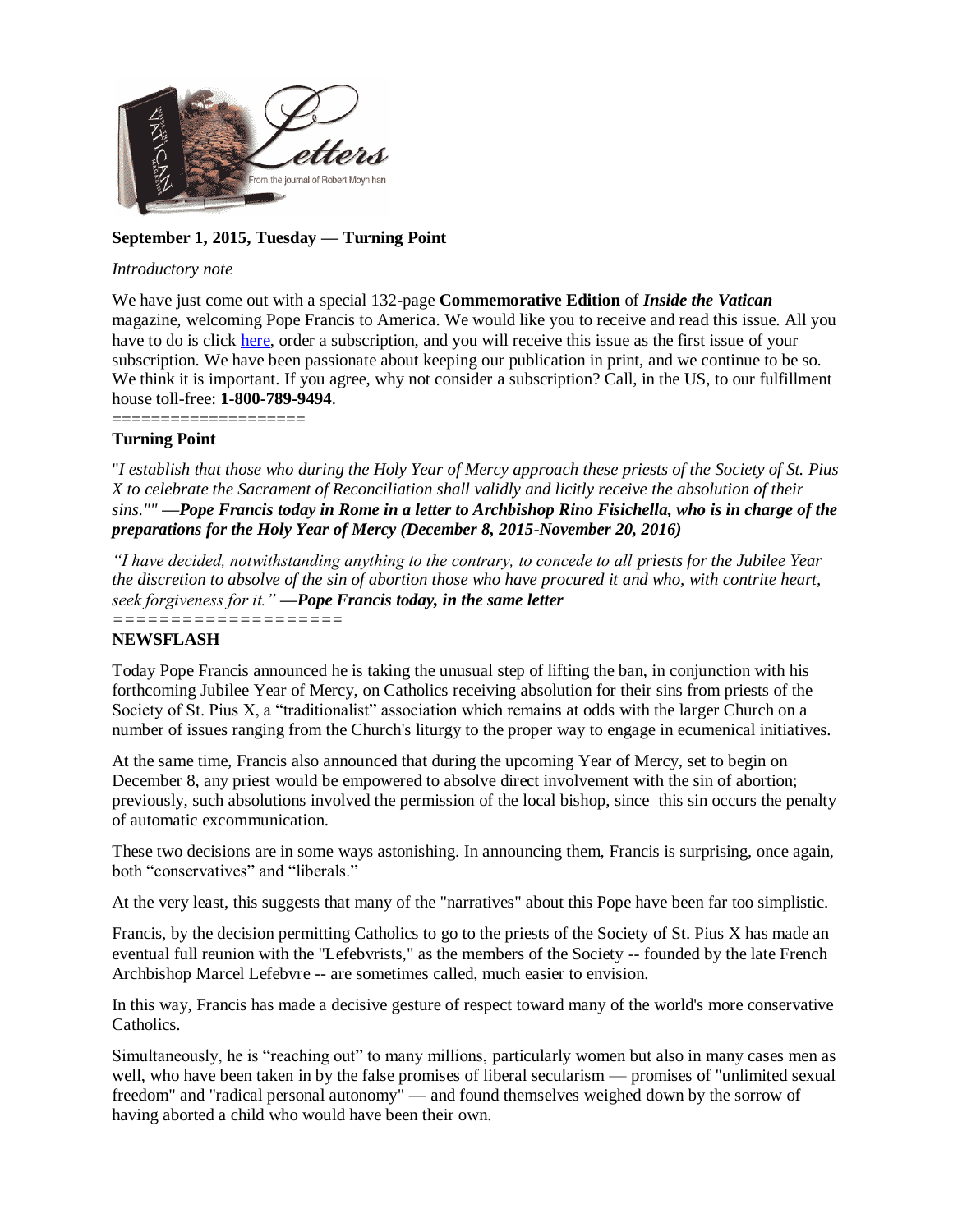Thus, Francis as the Bishop of Rome is trying to heal wounds of separation in the Church, and internal wounds of guilt, both of which are profoundly harming, to the Church and to individuals.

The profusion of words from so many of our media pundits and our glib politicians are superficial and vain in comparison to this type of approach to the most profound ruptures in human relations.

This opening to the Lefebvrists renews hope that the modern Church may grow in appreciation for her own tradition, which the Society of St. Pius X has sought to protect for 40 years.

It also means hope for people who have committed the terrible sin of abortion, a a demoralizing tragedy that leaves so many people internally wounded, needing healing that only the forgiveness of Christ can give.

The Church — the Pope — is seeking to strike at the problem of lives ruined by sins that can't be forgiven by one's self, whose impact takes us far away from blessedness; there is only forgiveness in Christ, of whom the Scribes and Pharisees said, "This man must have a demon, because he claims to forgive sins."

±±±±±±±±±±±±±±±±±±±±±±±±±±±±±±±±±±±±±±

Here is the text of the letter of Pope Francis to Archbishop Rino Fisichella, released today in Rome.

#### *Pope Francis to Archbishop Rino Fisichella*

*To My Venerable Brother Archbishop Rino Fisichella President of the Pontifical Council for the Promotion of the New Evangelization,*

With the approach of the Extraordinary Jubilee of Mercy, I would like to focus on several points which I believe require attention to enable the celebration of the Holy Year to be for all believers a true moment of encounter with the mercy of God. It is indeed my wish that the Jubilee be a living experience of the closeness of the Father, whose tenderness is almost tangible, so that the faith of every believer may be strengthened and thus testimony to it be ever more effective.

My thought first of all goes to all the faithful who, whether in individual Dioceses or as pilgrims to Rome, will experience the grace of the Jubilee. I wish that the Jubilee Indulgence may reach each one as a genuine experience of God's mercy, which comes to meet each person in the Face of the Father who welcomes and forgives, forgetting completely the sin committed.

To experience and obtain the Indulgence, the faithful are called to make a brief pilgrimage to the Holy Door, open in every Cathedral or in the churches designated by the Diocesan Bishop, and in the four Papal Basilicas in Rome, as a sign of the deep desire for true conversion.

Likewise, I dispose that the Indulgence may be obtained in the Shrines in which the Door of Mercy is open and in the churches which traditionally are identified as Jubilee Churches.

It is important that this moment be linked, first and foremost, to the Sacrament of Reconciliation and to the celebration of the Holy Eucharist with a reflection on mercy.

It will be necessary to accompany these celebrations with the profession of faith and with prayer for me and for the intentions that I bear in my heart for the good of the Church and of the entire world.

Additionally, I am thinking of those for whom, for various reasons, it will be impossible to enter the Holy Door, particularly the sick and people who are elderly and alone, often confined to the home. For them it will be of great help to live their sickness and suffering as an experience of closeness to the Lord who in the mystery of his Passion, death and Resurrection indicates the royal road which gives meaning to pain and loneliness. Living with faith and joyful hope this moment of trial, receiving communion or attending Holy Mass and community prayer, even through the various means of communication, will be for them the means of obtaining the Jubilee Indulgence.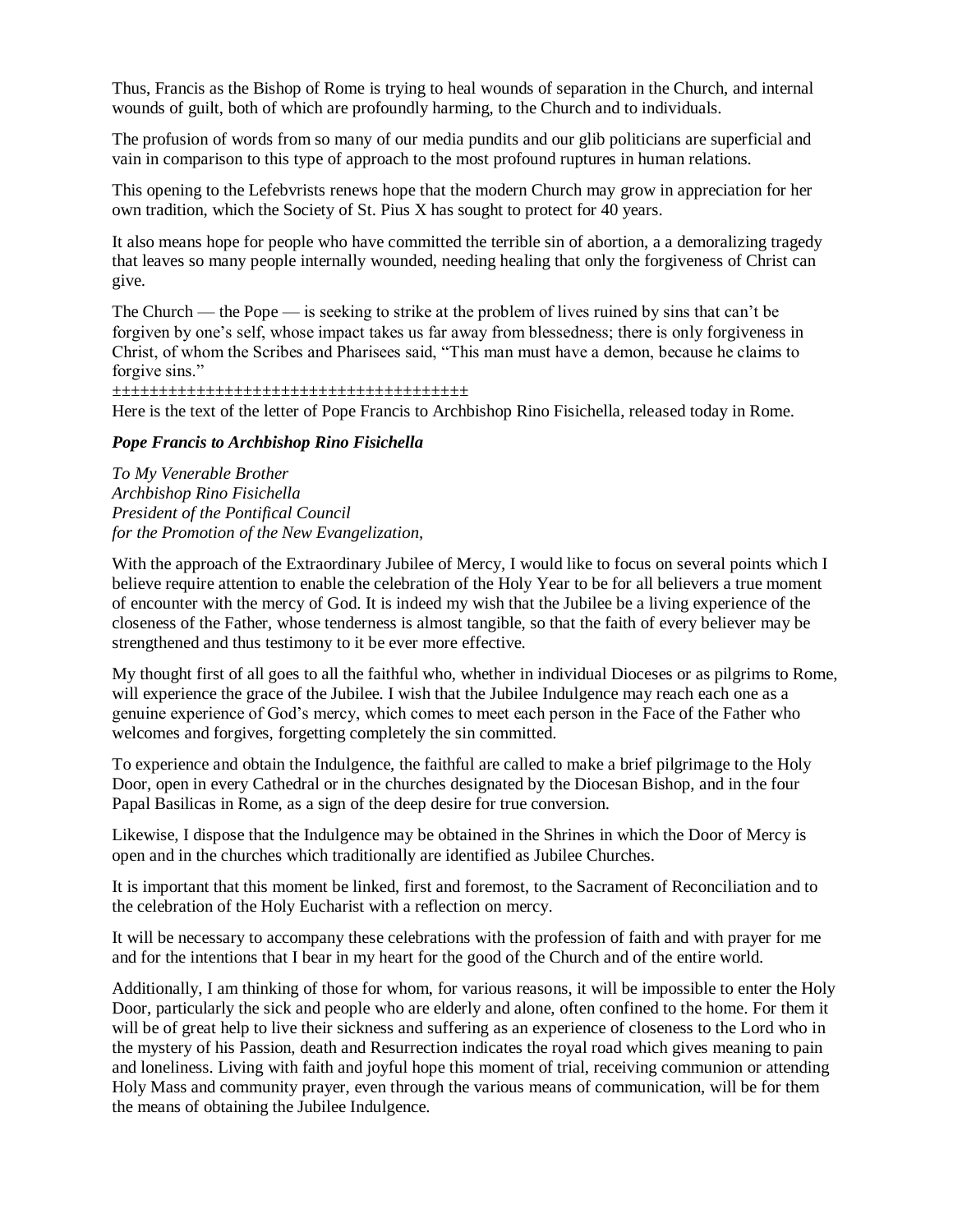My thoughts also turn to those incarcerated, whose freedom is limited. The Jubilee Year has always constituted an opportunity for great amnesty, which is intended to include the many people who, despite deserving punishment, have become conscious of the injustice they worked and sincerely wish to re-enter society and make their honest contribution to it. May they all be touched in a tangible way by the mercy of the Father who wants to be close to those who have the greatest need of his forgiveness. They may obtain the Indulgence in the chapels of the prisons. May the gesture of directing their thought and prayer to the Father each time they cross the threshold of their cell signify for them their passage through the Holy Door, because the mercy of God is able to transform hearts, and is also able to transform bars into an experience of freedom.

I have asked the Church in this Jubilee Year to rediscover the richness encompassed by the spiritual and corporal works of mercy.

The experience of mercy, indeed, becomes visible in the witness of concrete signs as Jesus himself taught us.

Each time that one of the faithful personally performs one or more of these actions, he or she shall surely obtain the Jubilee Indulgence. Hence the commitment to live by mercy so as to obtain the grace of complete and exhaustive forgiveness by the power of the love of the Father who excludes no one. The Jubilee Indulgence is thus full, the fruit of the very event which is to be celebrated and experienced with faith, hope and charity.

Furthermore, the Jubilee Indulgence can also be obtained for the deceased. We are bound to them by the witness of faith and charity that they have left us. Thus, as we remember them in the Eucharistic celebration, thus we can, in the great mystery of the Communion of Saints, pray for them, that the merciful Face of the Father free them of every remnant of fault and strongly embrace them in the unending beatitude.

One of the serious problems of our time is clearly the changed relationship with respect to life.

A widespread and insensitive mentality has led to the loss of the proper personal and social sensitivity to welcome new life.

The tragedy of abortion is experienced by some with a superficial awareness, as if not realizing the extreme harm that such an act entails.

Many others, on the other hand, although experiencing this moment as a defeat, believe that they have no other option.

I think in particular of all the women who have resorted to abortion. I am well aware of the pressure that has led them to this decision. I know that it is an existential and moral ordeal.

I have met so many women who bear in their heart the scar of this agonizing and painful decision. What has happened is profoundly unjust; yet only understanding the truth of it can enable one not to lose hope.

The forgiveness of God cannot be denied to one who has repented, especially when that person approaches the Sacrament of Confession with a sincere heart in order to obtain reconciliation with the Father.

For this reason too, I have decided, notwithstanding anything to the contrary, to concede to all priests for the Jubilee Year the discretion to absolve of the sin of abortion those who have procured it and who, with contrite heart, seek forgiveness for it.

May priests fulfill this great task by expressing words of genuine welcome combined with a reflection that explains the gravity of the sin committed, besides indicating a path of authentic conversion by which to obtain the true and generous forgiveness of the Father who renews all with his presence.

A final consideration concerns those faithful who for various reasons choose to attend churches officiated by priests of the Fraternity of St Pius X.